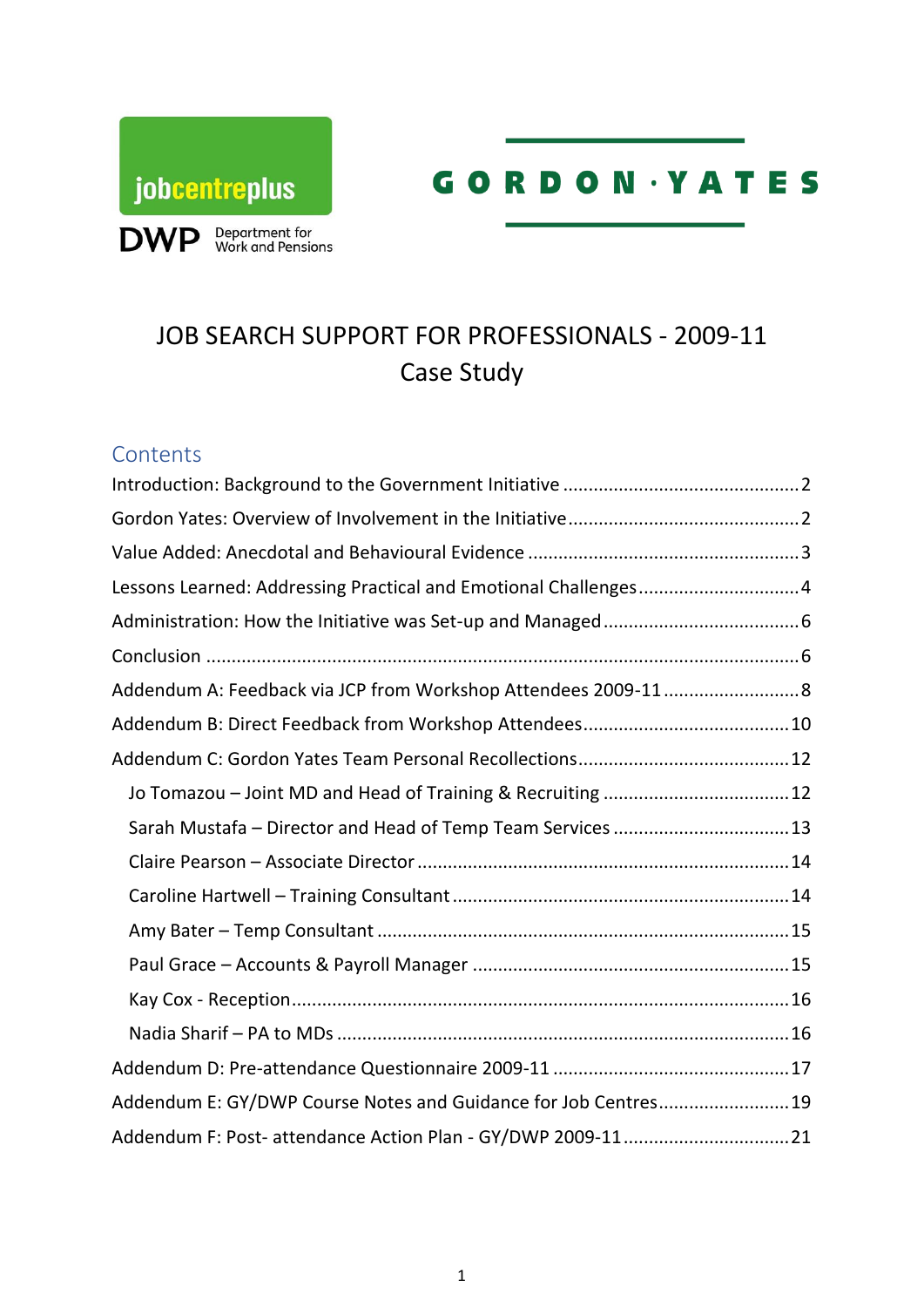# <span id="page-1-0"></span>Introduction: Background to the Government Initiative

In March 2009, in response to rising unemployment following the financial crisis of late 2008, the Government introduced an initiative to help newly unemployed people, particularly those who had been in jobs for many years, to navigate the challenges of job finding and support their search for new employment.

The initiative was run by DWP (Department of Work & Pensions). A UK-wide list of approved private sector suppliers was drawn up at speed with the help of professional trade associations such as REC (Recruitment & Employment Confederation). The training content and framework was set by DWP and costed on a per person basis.

JCP (Jobcentre Plus) offices were given details of the programme and allowed to refer people they judged potentially able to benefit. JCP were able to choose providers at their discretion from the DWP approved list.

# <span id="page-1-1"></span>Gordon Yates: Overview of Involvement in the Initiative

Gordon Yates is an independent consultancy specialising in office recruitment and training. Our long association with REC includes participation in training strategy and programme development for the recruitment industry.

When the job search initiative was announced, we were among the private sector providers nominated to DWP by REC.

The programme took about three months to get going. JCP offices needed to be briefed and given the necessary details. During May-June 2009 we only had 30 referrals. Thereafter however the programme gained rapid traction.

- July-September 2009 974 referrals
- October-December 2009 1,056 referrals
- January-March 2010 1,083 referrals

From April 2010 through to the closure of the two-year programme in March 2011, referrals gradually slowed as the job market began to improve. In all, we trained another 1,783 JCP customers during the second year.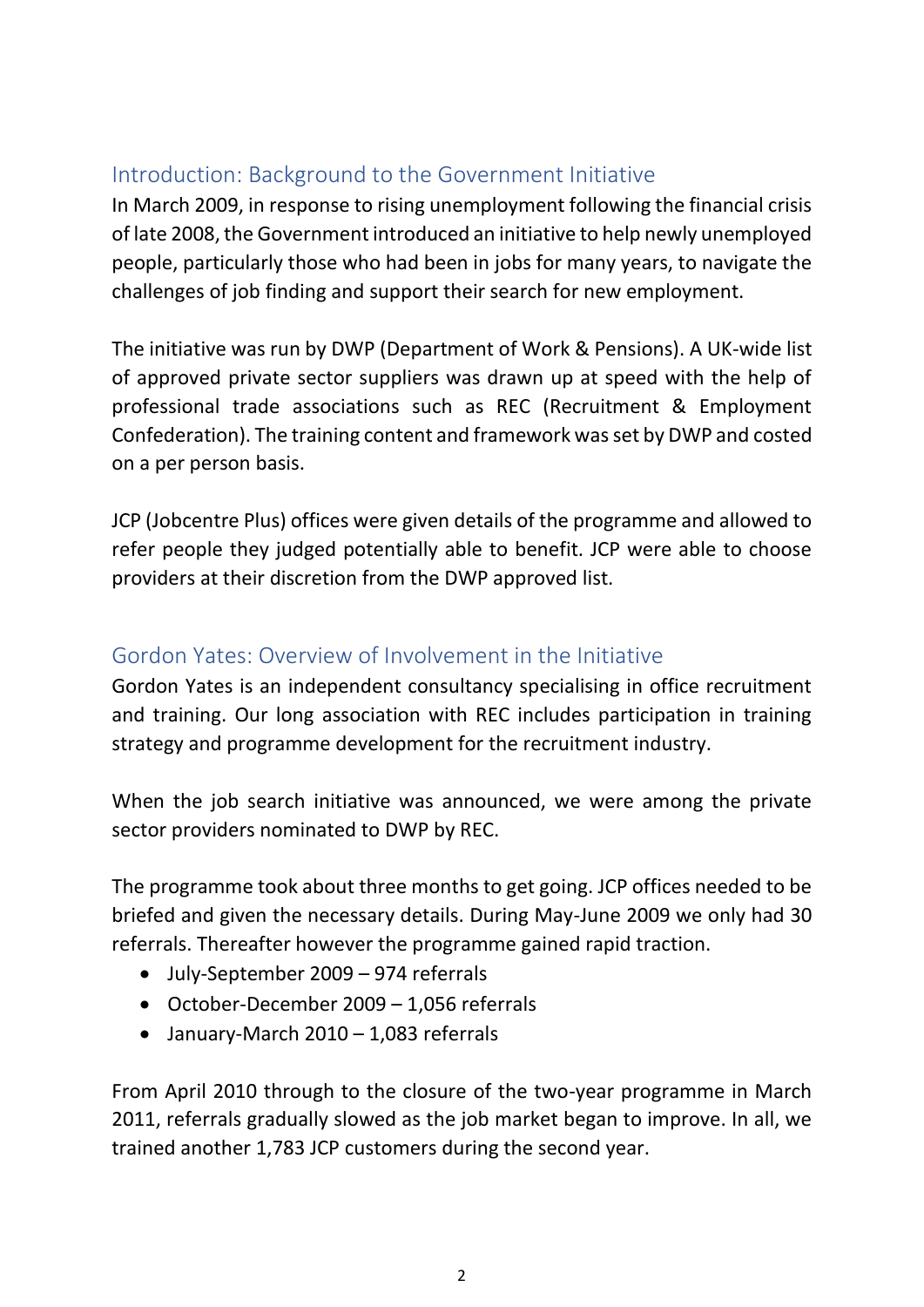### <span id="page-2-0"></span>Value Added: Anecdotal and Behavioural Evidence

Did this scheme make a difference?

At the macro-level we do not have access to DWP evaluation. However, we do note positive evidence from page one of the JCP annual report for 2009-10:

*"We worked with national and local partners to develop short term programmes and services offering a wide range of personalised help and tailored support, which made a real difference to our customers. In 2009-2010 over 71,000 customers were helped by these additional programmes and services."*

- *Chief Executive Review, JobCentre Plus Annual Report 2009-10*

As one of the national/local partners mentioned, we can attest to the real difference this personalised help and tailored support made.

We know we were just one among many providers across the UK, each with their own means of delivery. We can only speak for the 5,000 or so job seekers we met and trained. For these people however, unequivocally, we know the scheme was both worthwhile and important.

In submitting this case study, we want to enrich the JCP macro-evaluation with a micro-perspective. Our position on the frontline of the scheme means we can illuminate how "personalised help and tailored support" was delivered, and the ways in which this "made a real difference".

We still have the feedback from many of the JCP customers who attended our workshops. We share these in Addenda A and B. Additionally, perhaps uniquely, most of our own team are still in place today. We include their recollections in Addendum C.

We know that individual stories offer anecdotal rather than statistical support for the scheme. However, individual stories give big numbers a human face. The initiative inspired such an extraordinarily positive response that we felt it important to share them here.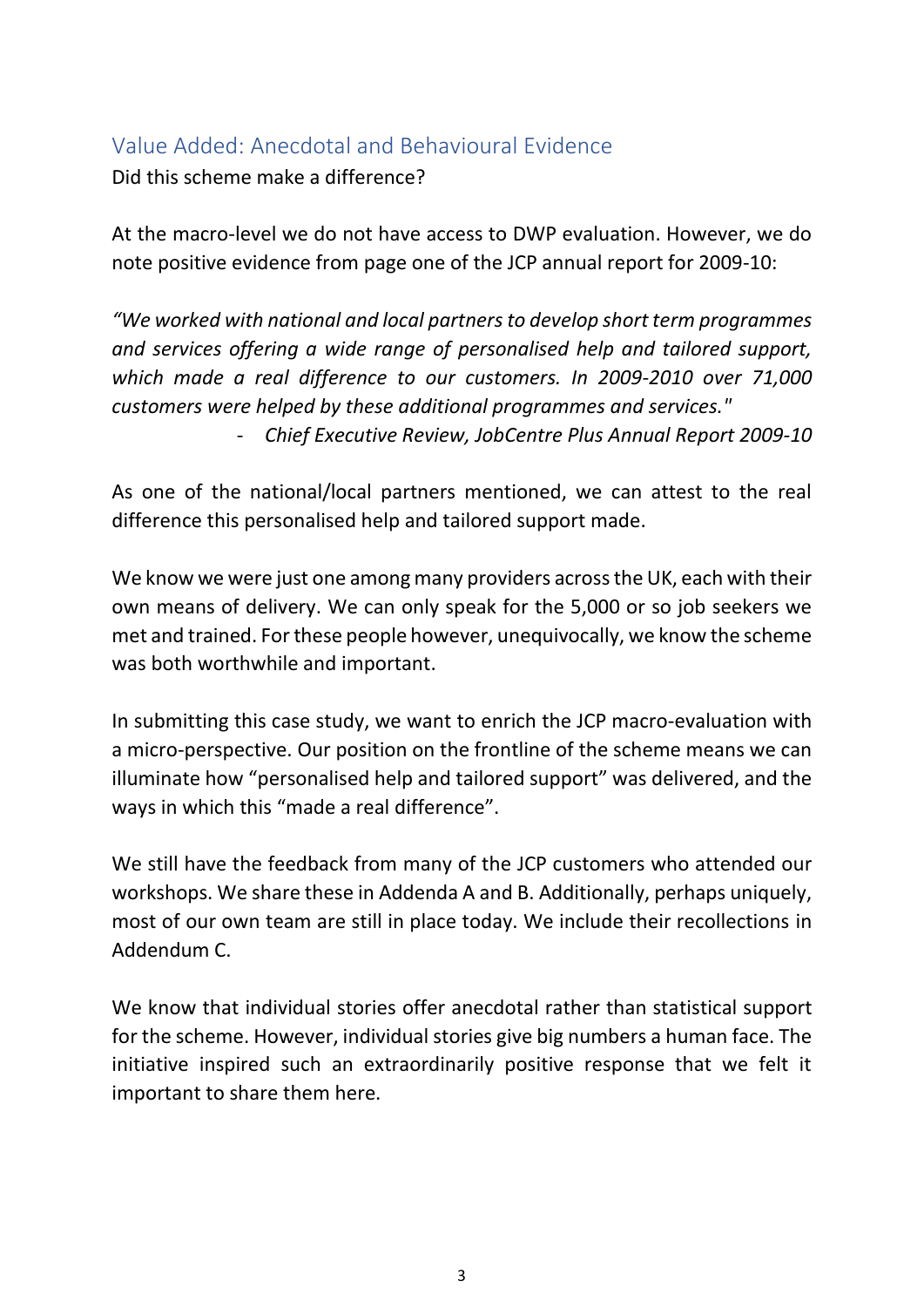The positive response we saw on a daily basis was not confined to JCP customers either – the reception among JCP frontline staff was also overwhelmingly encouraging.

During the period of the scheme, JCP offices were under intense pressure to support their unemployed customers via a range of initiatives and programmes. This scheme was one of many. There was local discretion over whether to use it and, if used, which approved provider to select.

We believe their reaction was telling.

In the first few months JCP offices were tentative and referral numbers were small. Numbers only began to increase – and indeed then increased rapidly – once feedback started coming back from job seekers.

Given local discretion, JCP decisions were entirely guided by job seeker feedback; providers delivering the most positive results were given priority. In our view, the rapid increase in referrals not only confirms that the scheme was valuable, but also provides an indication of which delivery approach worked best for JCP customers.

While Gordon Yates is a small, independent consultancy, by the height of the scheme we had become the eighth largest provider in the UK.

In consequence, our hope is that our approach may offer a useful template for other providers in the future. If so, we would like to share it with them: we remain a small consultancy and the needs ahead are likely to be enormous.

# <span id="page-3-0"></span>Lessons Learned: Addressing Practical and Emotional Challenges

Unlike our professional development training for companies, this programme presented distinctly different challenges.

One was the wide diversity of attendees, in terms of both age and career background. This required spending time to establish individual needs before each workshop (pre-workshop questionnaires – see Addendum D) and spending time on individuals during delivery.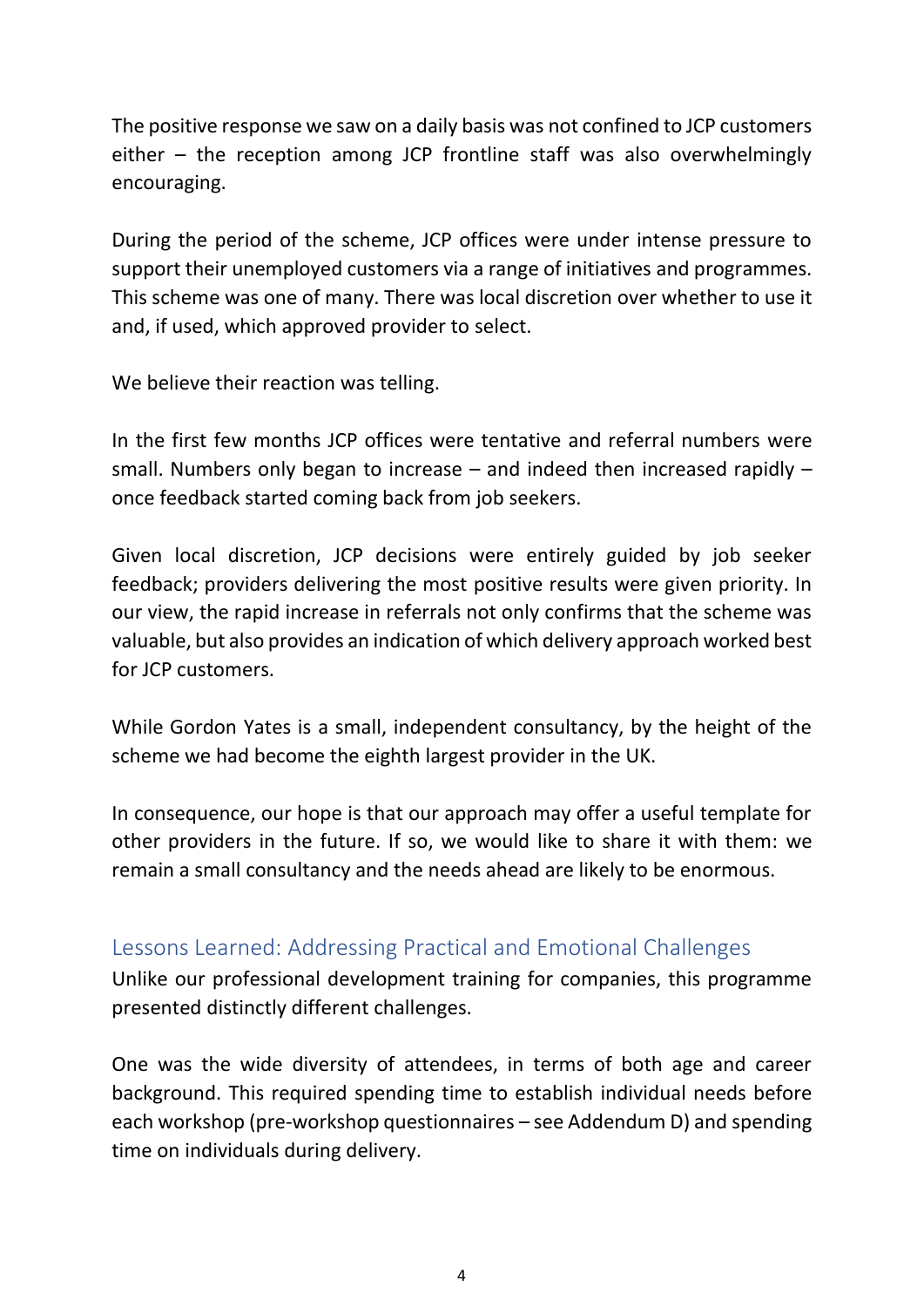Another challenge was motivation. Most attendees were receptive, but some were there reluctantly, only because JCP had made them come. It was good to get so much positive feedback from the latter group, when low expectations changed to surprise at how much was gained.

However, the biggest difference for us was the emotional aspect.

For the newly unemployed, and particularly for those made redundant after many years in settled employment, looking for new work presents not just a practical but also an immense emotional challenge.

On the practical front, the job market is ever-changing and, after a few years out of it, can seem terrifying and alien to new job seekers. Where and how to look? What to say in an application cover letter? How to prepare the all-important CV? Have interview expectations changed?

Practical support with these things was needed. But we realised that the emotional challenge of redundancy needed acknowledging too.

Self-confidence and self-esteem are damaged by redundancy. Rhythms of life established over many years disappear. Feelings of isolation and failure can disable response, however good the practical training.

A recurring theme from our workshops was of attendees welcoming the opportunity to meet others in the same situation, and discovering they were not alone. In many cases, we know contact details were exchanged and informal support groups established.

Practical job search skills can empower greatly – but only once confidence and belief are restored. The practical and the emotional need equal emphasis.

We sought to focus on each attendee as an individual. Pre-workshop questionnaires helped us prepare. Unlimited one-to-one post-workshop support was offered and, in many cases, gratefully taken up.

We think it was this human approach that brought such positive feedback from individual attendees and, in turn, from our JCP referrers.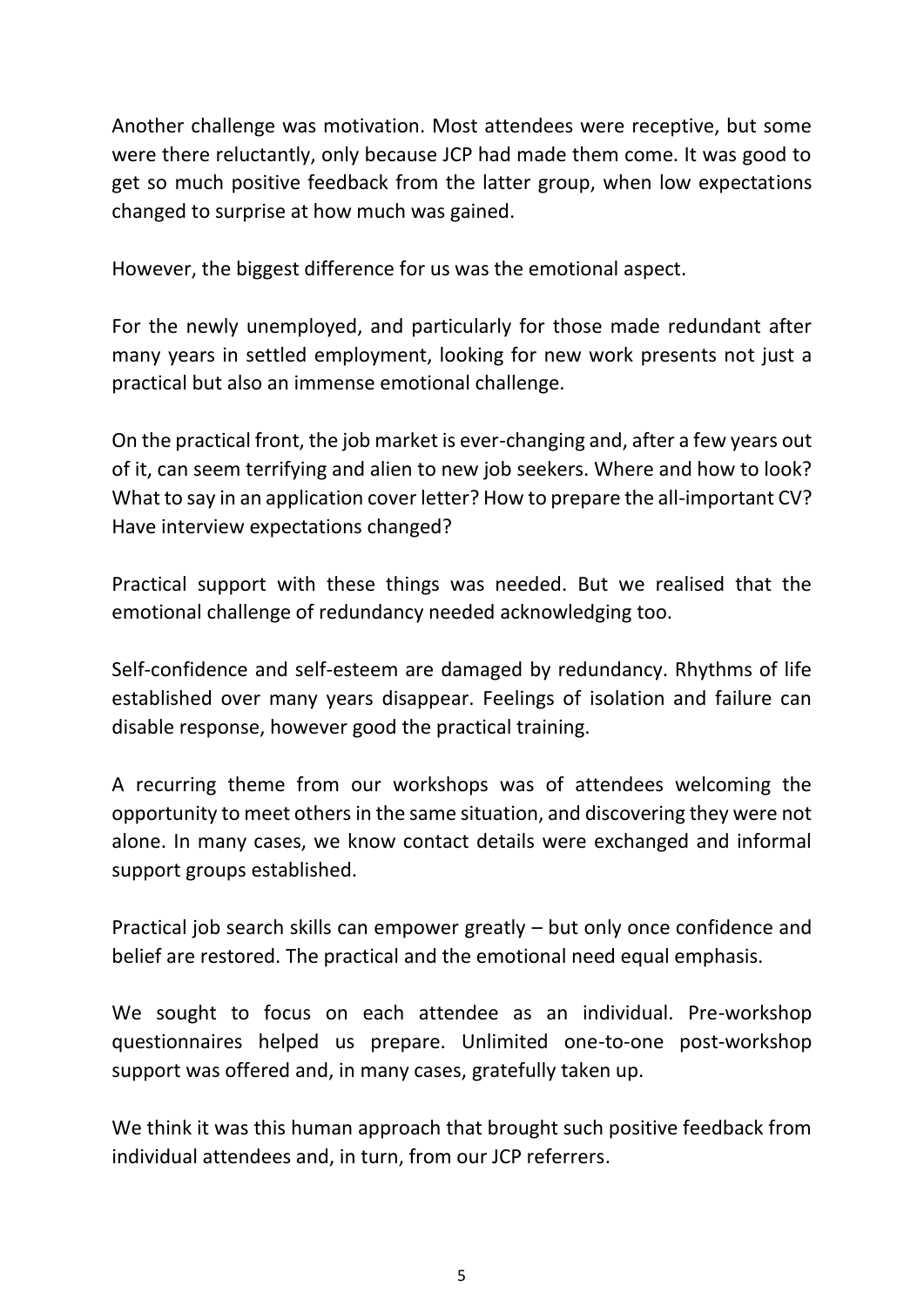### <span id="page-5-0"></span>Administration: How the Initiative was Set-up and Managed

While referrals were delivered through JCP offices, scheme payments were managed centrally by DWP. There was quite a lot of paperwork.

Some JCP offices were more aware of the scheme than others. Many struggled with administration. We tried to build relationships with JCP staff and give help and support where needed. For some, we prepared a local guide:

*"Gordon Yates are trained specialists who have been established for over 60 years. We offer advice on every aspect of your customers' job search including CV advice, interview techniques, cover letters and many more tips.*

*How we work with Jobcentre Plus is simple: you call us with people who are looking for guidance on their job search, we book them into a workshop (we aim to book them an appointment within 1 week from you calling us, subject to availability). You send us an SL2 form before the workshop. We send you back an action plan after attendance summarising your customer's learnings and objectives."*

The SL2 form needed a customer signature. It was the prime documentary evidence needed by DWP to support submissions for payment.

### <span id="page-5-1"></span>Conclusion

Recruitment consultants spend their professional lives helping people to find jobs. They know better than anyone what a stand-out application, a stand-out CV, a stand-out interview looks like.

They also know the job market.

This training scheme proved how valuable these skills are when transferred to helping the newly unemployed get back into work.

It is all too easy for those made redundant to sink into despair and long-term joblessness, with all the economic and human cost this brings.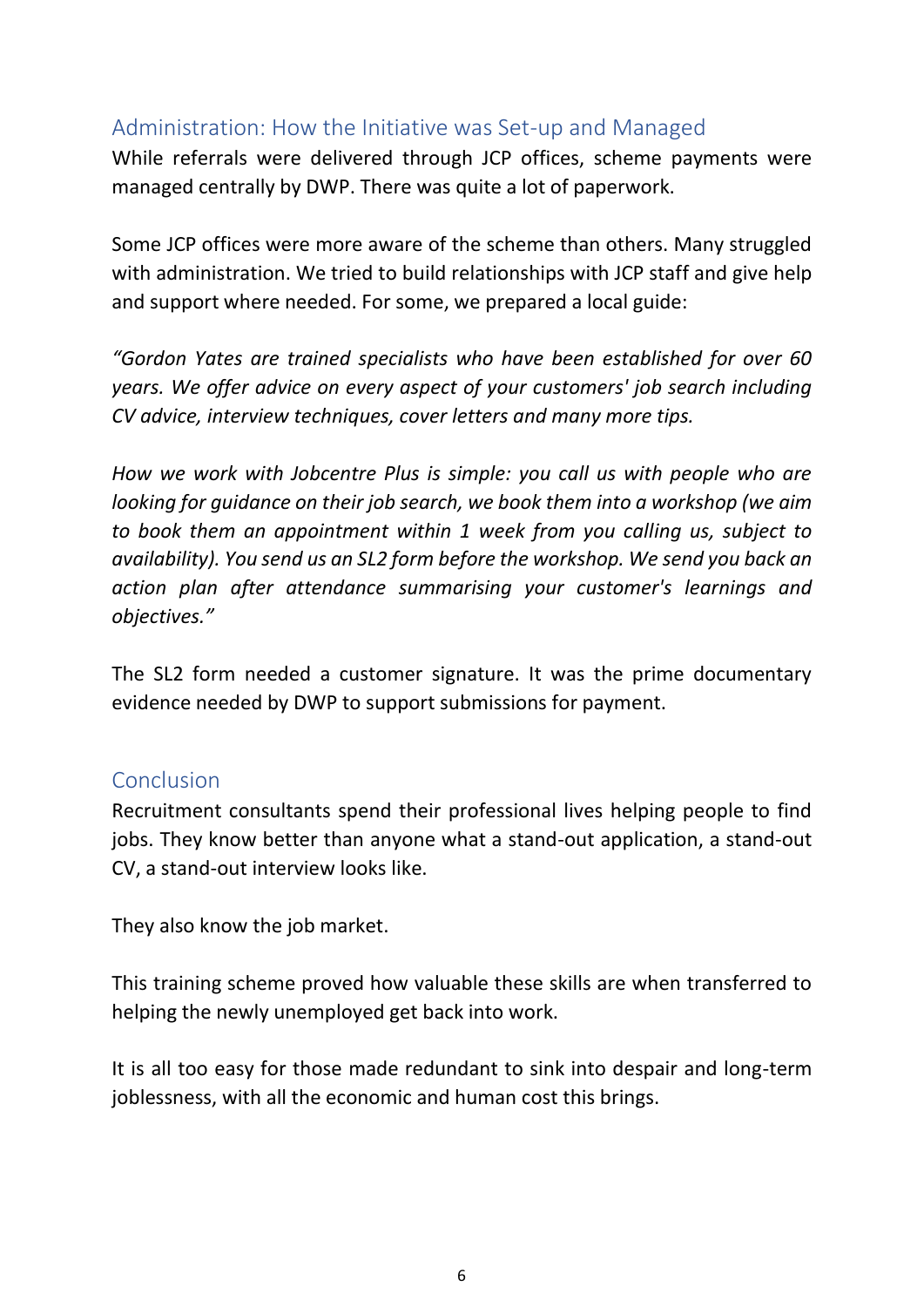Our experience proves that if Government enables us, it doesn't need to happen. Ten years ago, the practical skills and hope we gave changed lives. They're needed again now.

Richard Grace

Joint Managing Director/Owner Gordon Yates Recruiting & Training Limited Palladium House 1-4 Argyll Street London W1F 7TA <https://www.gordon-yates.co.uk/>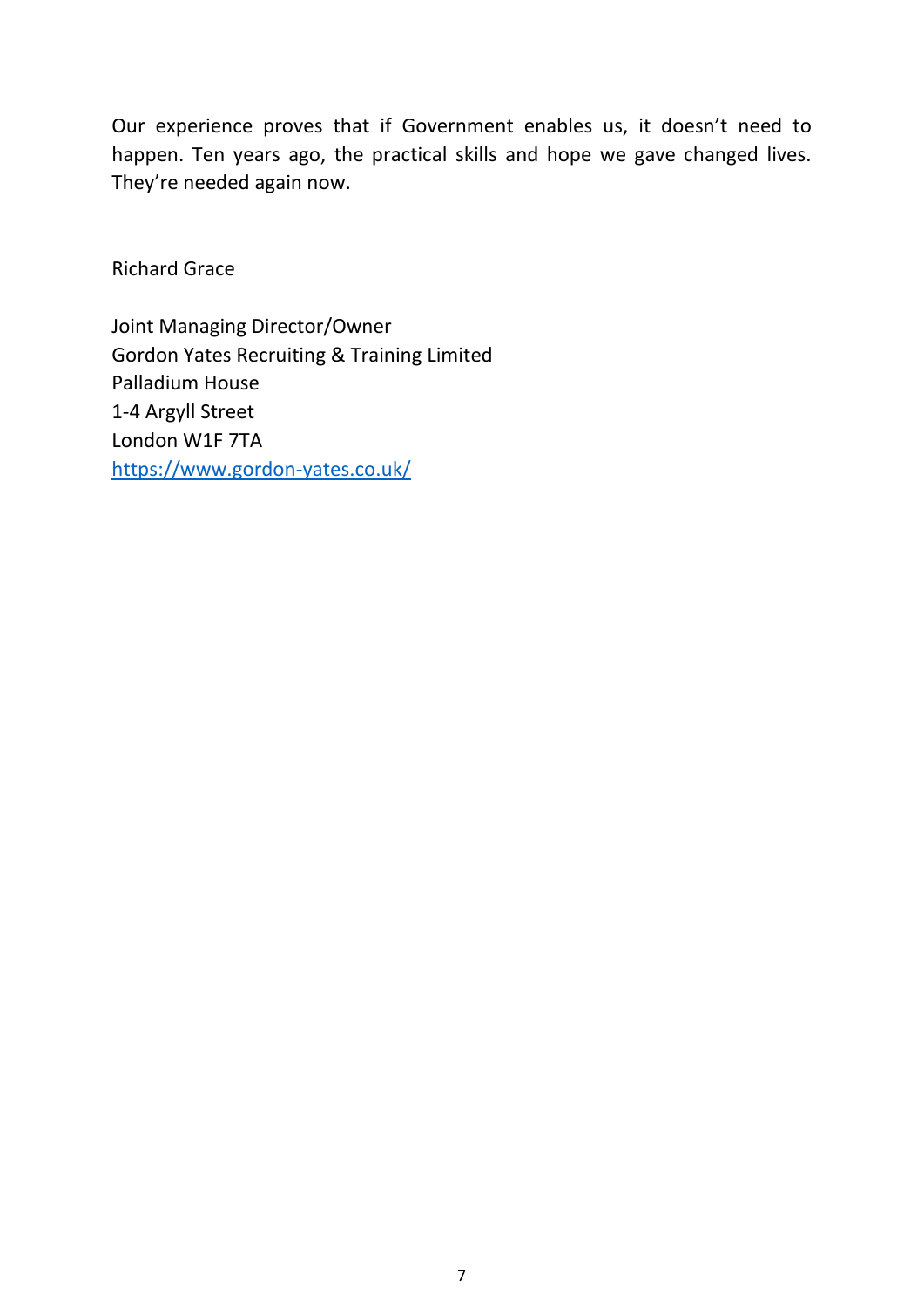# <span id="page-7-0"></span>Addendum A: Feedback via JCP from Workshop Attendees 2009-11

*After doing supply in a primary school they offered me a job, which I gladly accepted and I have been appointed as a permanent member of the school. Thank you for your support for it did help me focus on what I wanted.*

- Willesden JCP Customer (School)

*I received a job offer following my interview last week. It is working for a city law firm – exactly what I wanted! Your seminar gave me the last piece of useful information and confidence I needed to get the job.*

Hammersmith JCP Customer (Law)

*I am pleased to say, with thanks to your positive job search session, that I have now been offered a job within the NHS. I took onboard how one should portray themselves in a positive manner, as well as sending thank you letters / emails all along the application process.*

Bromley JCP Customer (NHS)

*The session was energising and made me get on with the paperwork, to be honest I needed the push and the one to one hour afterwards was just right for me at that time. The hardest part of the application process is to sell yourself. After the session I realised how negative I had been and so looked again at my selling points! Finally I have a new job, as a teacher in a private school, so obviously I did something right!*

- Willesden JCP Customer (Teacher)

*The workshop was excellent and I came away with lots of ideas, particularly regarding my CV. I have already made a start and completely re-worked it. I'm really grateful that you offered to have a look at the finished result.*

- Bromley JCP customer (former Head of Retail Buying for a premiership football club)

*I got the job! They had received over 200 CVs for the vacancy and mine caught her eye. That is down to the work you put into completely remodelling my CV and for that you have my gratitude. Thanks for your time and effort, without it I would be still sitting at the bottom of the pile getting nowhere*.

- Woolwich JCP customer (former labourer, now prison security guard)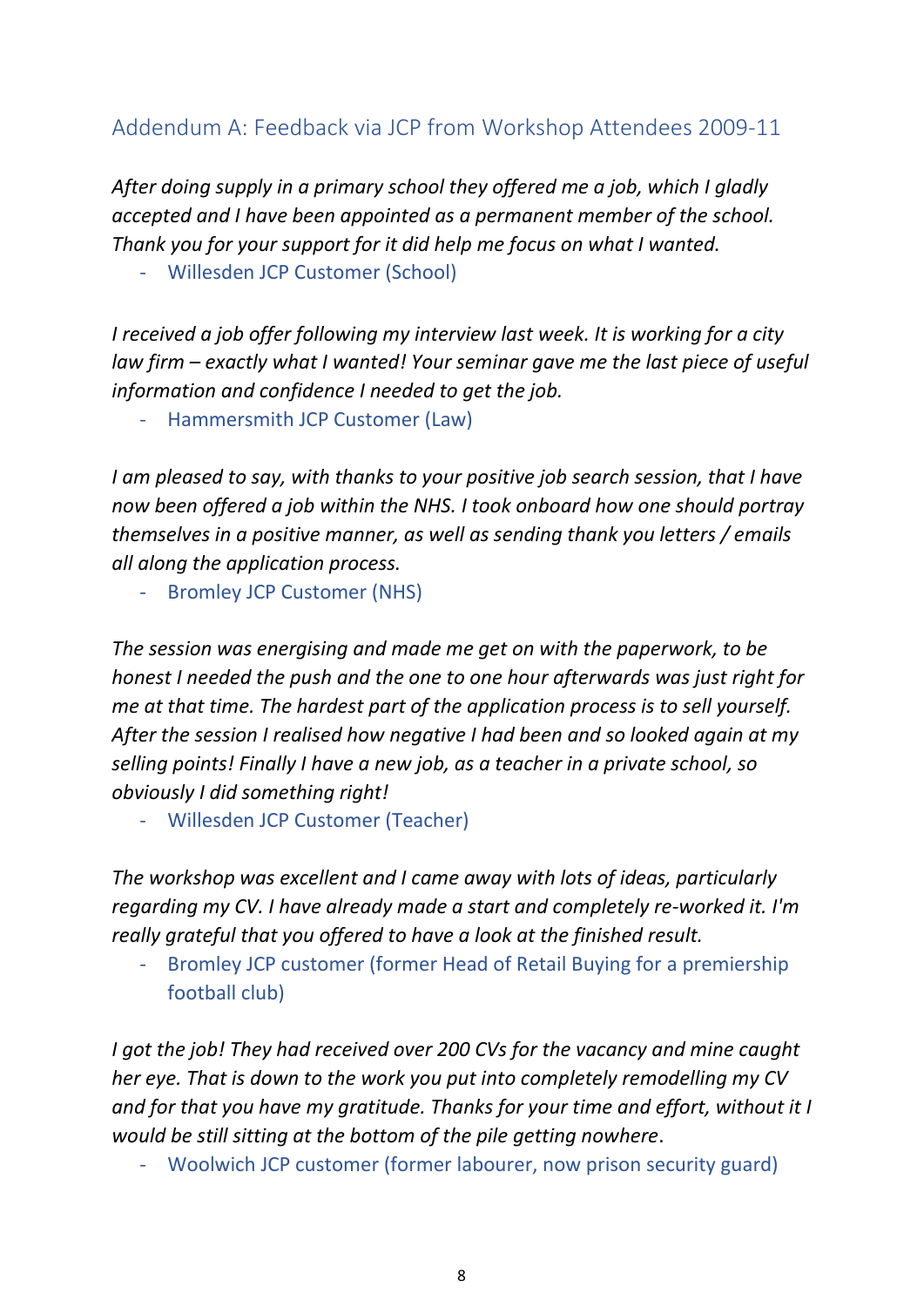*Following my visit to Gordon Yates, I attend an interview and it pretty much went how you said it would! I really enjoyed the interview and he gave me such excellent feedback at the end I came out feeling very positive. Following that they offered me a permanent post. Wow I'm so excited and I'm so glad that the job centre sent me to Gordon Yates (You) I truly believe your tips and information helped me get through my interview.*

Brentwood JCP customer (Community services manager)

*After my interview prep slot with you, I attended an assessment centre, and shortly after I was offered a full-time job. I have actually started work already, and I'm totally in love with the job. It's been great so far. I'll definitely be saying a special thank you to Doug, for his invaluable coaching before my interview; he's truly a star.*

- Clapham JCP customer (finance officer)

*I did find the training day very helpful and am sure will be most useful as I have already updated my CV. After being a little sceptical, did enjoy my time! Please pass on my thanks to the team. They were very up-beat and encouraging and I think most of us should have gained a little/or big lift.* 

Bromley JCP customer (retail/customer services)

*I am so impressed because I went to several CV workshops at university so I thought I knew most of the important elements. However I discovered I actually do/did make several mistakes.*

- Shepherds Bush JCP customer (marketing)

*Well, the role you helped me with on telephone coaching, I GOT IT. I started on 20th Sept and have been there 2weeks already and it is going fab. I did have 2 offers that week but my preference was Sungard and as I was immediately available they got me to start the next week. I had a few face to face interviews before Sungard's telephone interview, but what I really needed help with was being able to express myself on the phone as well as I did face to face. Had I not done the coaching session with you, I don't think I would have passed the first hurdle of the telephone interview. I just wanted to THANK YOU SO MUCH.*

Edgware JCP customer (administrator)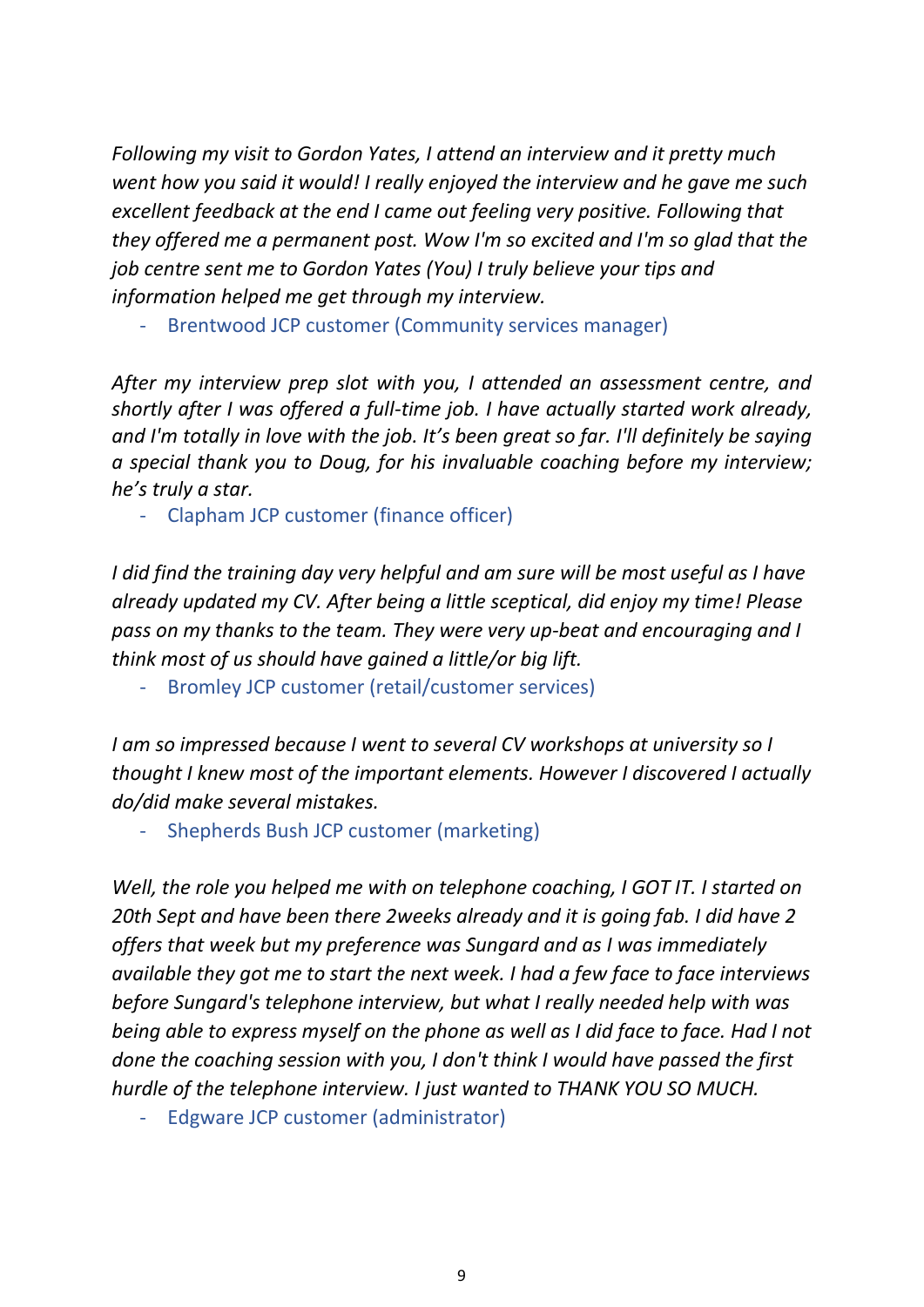# <span id="page-9-0"></span>Addendum B: Direct Feedback from Workshop Attendees

*"...just wanted to send a quick email to thank you all again for taking the time and the effort to help me find work. The information you all gave me was invaluable and you all made me feel very welcome and important."*

*"...and the other people that you all see are as appreciative as I am because you provide a very worthwhile service and do it all with a smile."*

*"It was a pleasure to meet all of you. The day was helpful and will hopefully prove useful for the future."*

*"The advice I received was absolutely invaluable and I am very sure it will stand me in good stead."*

*"Thanks for the wonderful tips and guidance and they were very useful..."*

*"It was a productive day and learned a few new ways to approaching questions in interviews."*

*"I would like to take this opportunity in saying THANK YOU to you all for Monday. It was very informative and most enjoyable."*

*"The whole team was very polite, friendly natured and well informed on their own topics, which is very difficult to come by these days..."*

*"The session was indeed very helpful… I have re-done my CV and it looks great."*

*"Thank you very much Caroline, I cannot tell you how your help has affected me, I am feeling very much more confident and in control of my life since you have assisted me and helped me to put my thoughts into proper focus. I think I must have been suffering from the shock of the redundancy because I have spent the last three months in a sort of daze of lack of confidence and self esteem. I shall endeavour to put all that behind me now and move forward to a brighter future. I shall let you know if I am successful, with warmest wishes"*

*"Thank you for the mock interview on the phone the other week - I found it very helpful. I also found the workshop useful."*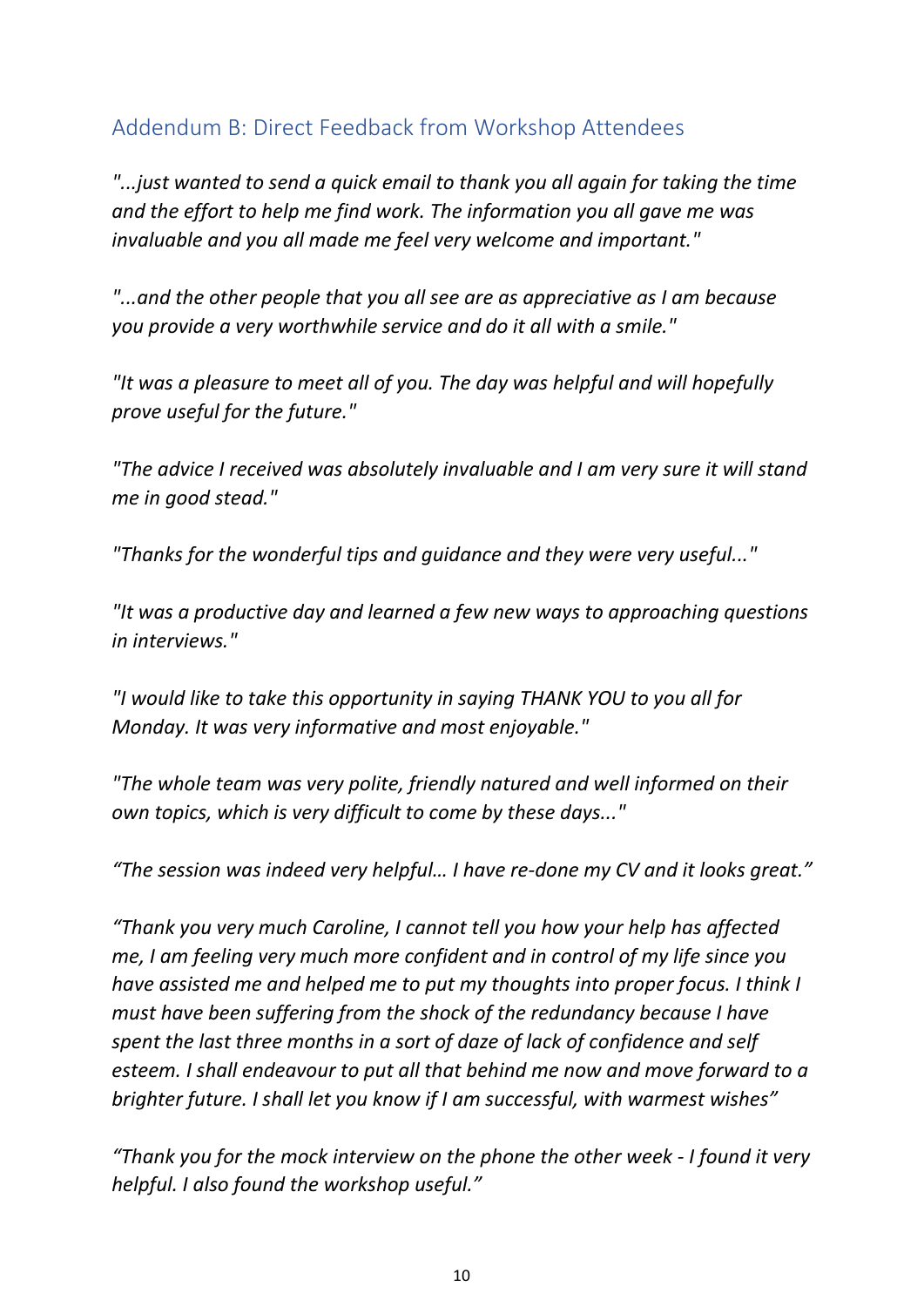*"I remember you asking me to update you about how I got on. Well, I didn't actually get the job with the financial ombudsman but the next day I had an interview with a local criminal defence solicitors firm and was successful in securing the role of a 'court caseworker'. This job actually suits me much better than the financial ombudsman role – it is a permanent and criminal law is my preferred practice area. The pay is not great to begin with but there is potential to progress plus the people seemed really genuine in the interview. Anyway, I digress… thanks for your help!"*

*"I write to thank you for leading the Jobsearch Support training day so ably and for taking us through the topics in such an engaging and involving manner. I will amend my CV and, as you offered, send it to you for your comments. Again, my thanks to you, to Ms Tomazou and to Amy for a useful session."*

*"I attended the GY Interview Training Workshop yesterday (Tuesday 17 August), with Caroline as Trainer. Very helpful, thorough, and with lots of fresh ideas; I plan to put these into practice in the near future. Thank you also to: yourself, Simon, (and any other!) who were Involved in the co-ordination and communications aspect of this course."*

*"It was great to have such an insight into the recruitment process. I'm feeling refreshed and energised towards tackling the job market again, equipped with some fantastic tips!"*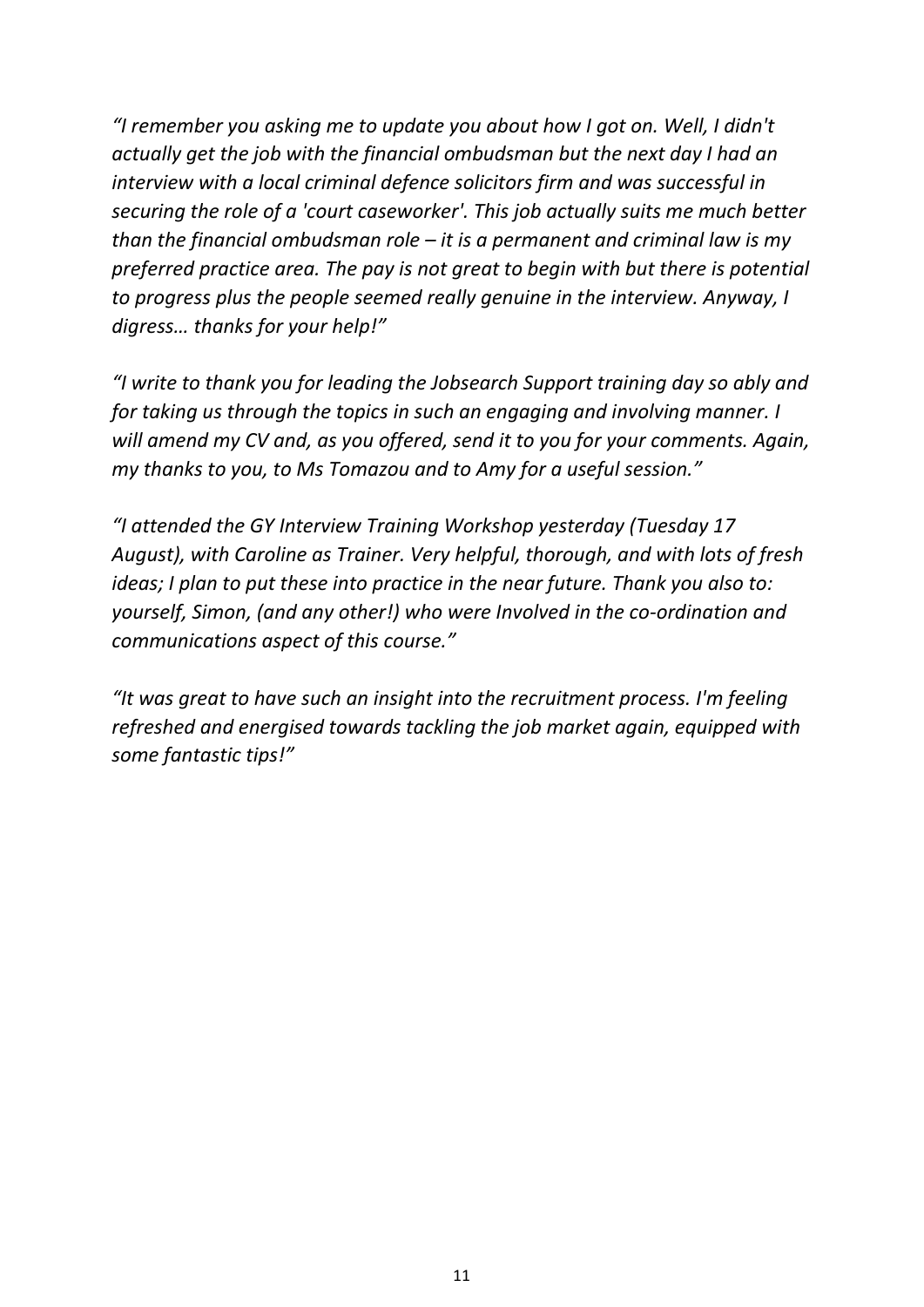<span id="page-11-0"></span>Addendum C: Gordon Yates Team Personal Recollections *(Meet the team - [https://www.gordon-yates.co.uk/consultants\)](https://www.gordon-yates.co.uk/consultants)*

#### <span id="page-11-1"></span>Jo Tomazou – Joint MD and Head of Training & Recruiting

*As operations director I have looked after both recruiting and training at GY since 1989.*

*After qualifying as a professional business coach in 2006 I began developing a wide range of professional development courses to extend the GY training offer. In 2008 clients began talking to us about looming redundancies and I started developing outplacement as a further service for clients, to help their people to find new jobs.*

*In designing these courses, it quickly became apparent that much of the content related directly to recruitment and that a lot of the skills and support needed were readily transferable from our recruitment team.*

*When REC got in touch in March 2009 about the DWP contract we had all the materials ready to go.*

*We started with a few referrals and initially conducted one-to-one sessions in our interview rooms but the numbers started increasing and suddenly one-toone sessions weren't viable, so a group training model was developed. For attendees this seemed to work better, giving them a chance to share each other's stories and feel less isolated.*

*We started using an offsite location in Regent Street to run the sessions. Our training team gave basic training to our experienced recruiters on the training plan (the schedule), the material and how to train – in other words, a crash course in 'train the trainer'.*

*The numbers kept building and soon we were running two groups per day of up to 14 people. We were able to secure short-term additional space here in Argyll Street to run the sessions so brought everything back inhouse from the Regent Street location.*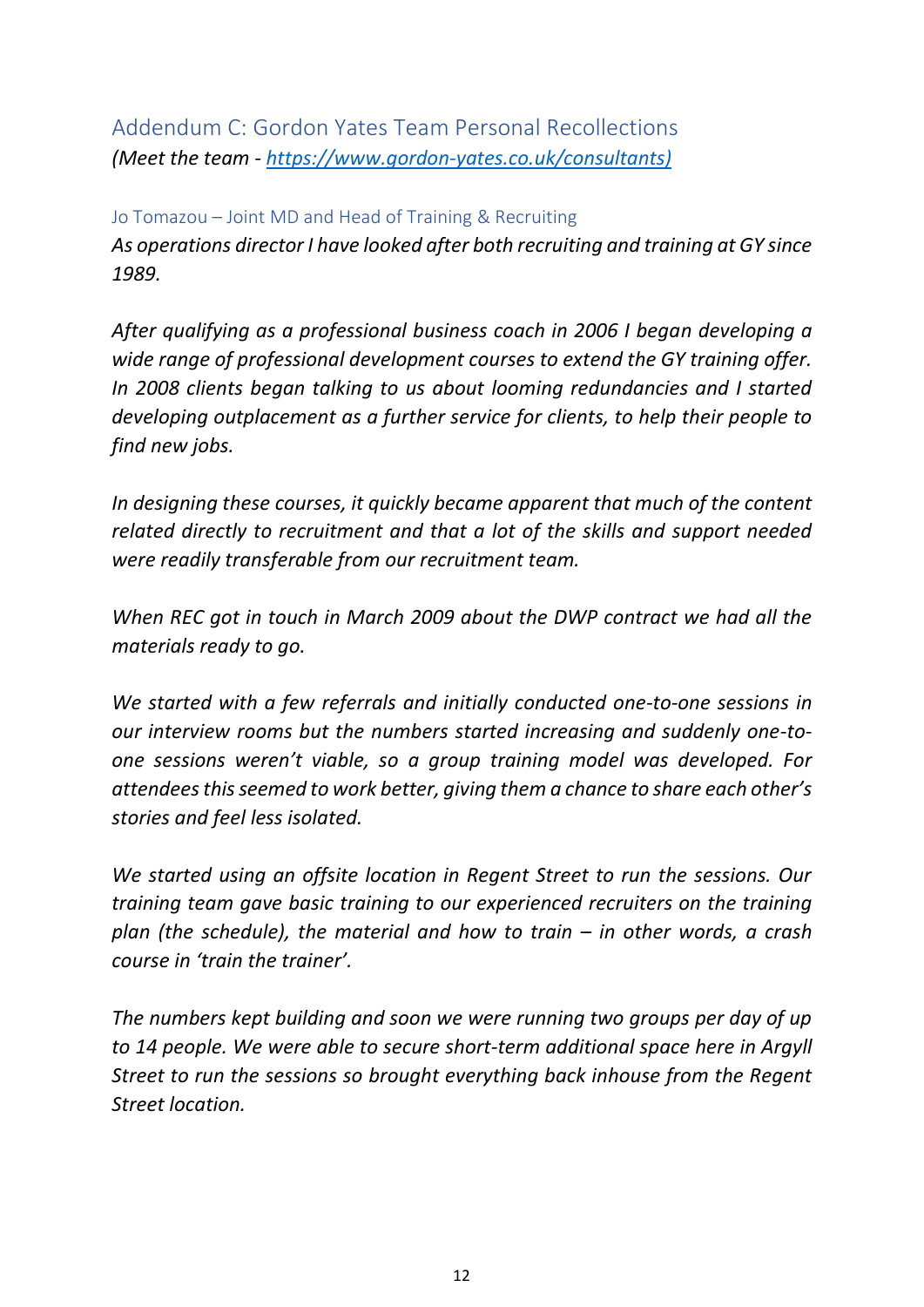*Carrie switched her role to start going out to the job centres. She and I went to Stratford JCP a lot (lovely Trish was there) and we also had meetings with JCP staff in other offices. Bournemouth JCP was like the head office from memory and Lucy and I went on one or two meetings there to keep close to all the region.*

*As the job market began picking up and referrals started to slow, we moved recruiters back to their recruitment desks and our training team gradually took over the whole programme.*

*GY's training was given great feedback (mostly) because it was thorough and worth the government's money. Some providers were offering very little and this is why the JCPs referred frequently, hence the increase in numbers quite quickly. We put effort into building relations with JCP people. They have a hard job and I know this was something they appreciated.*

*The filing system remains in place, stored in shared/training/archive/DWP. All the stuff related to DWP we stored in there including all the training materials in case we ever needed it again…*

### <span id="page-12-0"></span>Sarah Mustafa – Director and Head of Temp Team Services

*We trained such a variety of people, a complete range of ages and experiences – I remember training many very senior executives who had not been on the job market for decades; creating a CV let alone preparing for an interview was completely foreign and daunting for them.*

*What we provided was a really thorough and honest service – the candidates we assisted left with hope and courage, and knowledge and understanding. The door was always open for even more help and advice and that was regularly used, in fact we helped secure work for some of these job seekers that had attended our workshops.*

*Many of us involved back then are still here with GY now, with even more knowledge and experience 12 years later of the job market – and all the skills and knowledge needed around job searching and securing work.*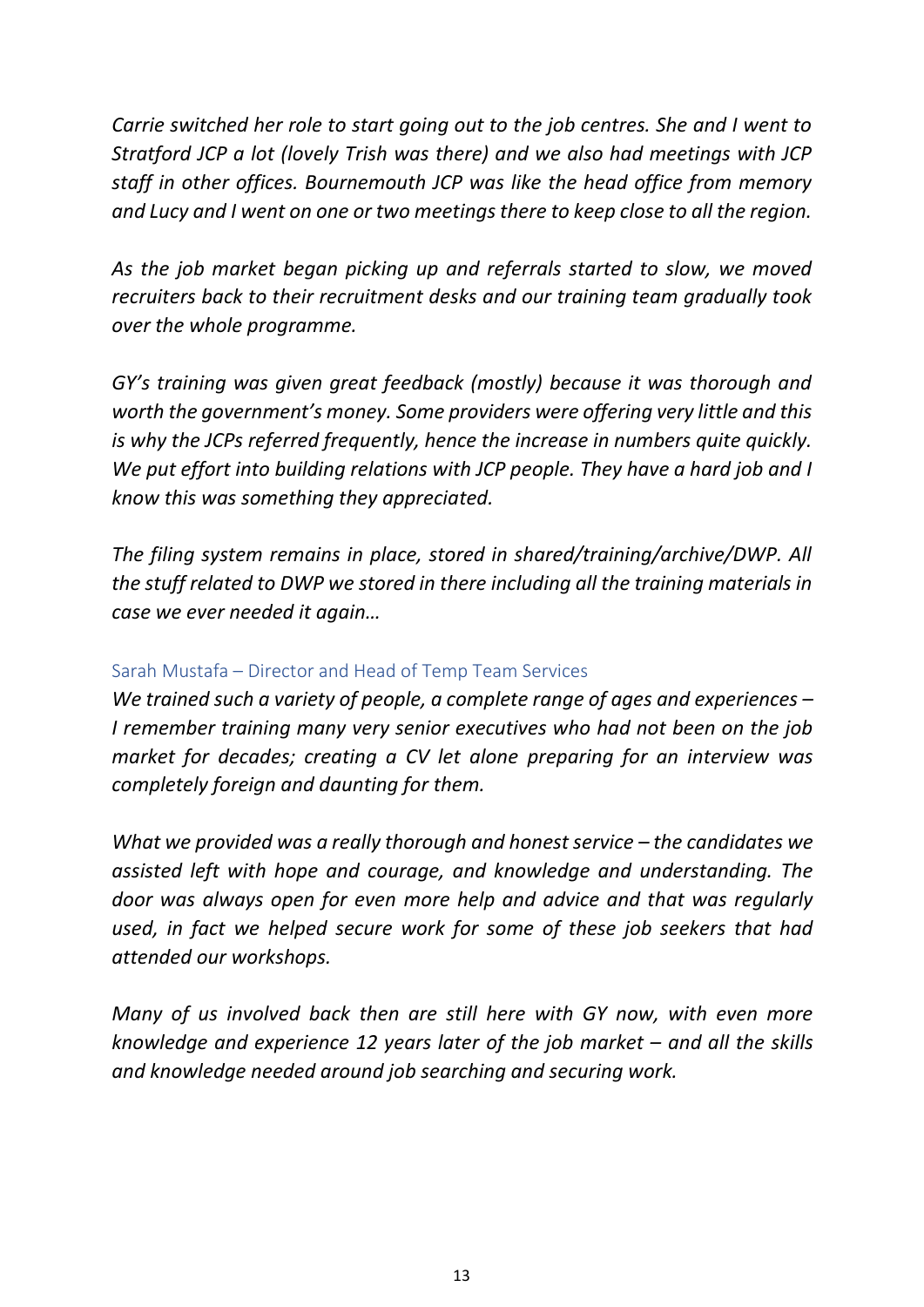#### <span id="page-13-0"></span>Claire Pearson – Associate Director

*Recruiting skills were massively important when training - we were telling them honest and correct info about the market.*

*Ages - young to old! Career backgrounds - we had lots of admin and support but also varied too.*

*Some didn't want to come but we won them over (mostly) and most were very grateful.*

*I think we gave the candidates hope and motivation - also seeing how many others were in the same situation too. They connected and some even became friends.*

*We gave out our emails too after the sessions and helped with new CVs after the course; interview tips and cover letters; it just didn't stop after the training session.*

*I remember going to the job centres as some didn't really understand, so we went in and explained it to them and told them the benefits; they became our clients and we had to work with them to make sure the signatures and forms were correct.*

*We trained all types of candidates; mostly on CVs; and interviews tips. I still have my folder of training material!! Post DWP some of the people become candidates and I placed a few…*

#### <span id="page-13-1"></span>Caroline Hartwell – Training Consultant

*My experience was a bit different to others as I spent most of my time working in job centres delivering sessions and working with DWP staff.*

*Some job centres allocated me a desk and I sat and waited for referrals to come over to me and I talked them through the service and offered them some free advice.*

*It got to the point where the staff were asking me to complete the referral forms (which I politely declined to do for legal reasons!)*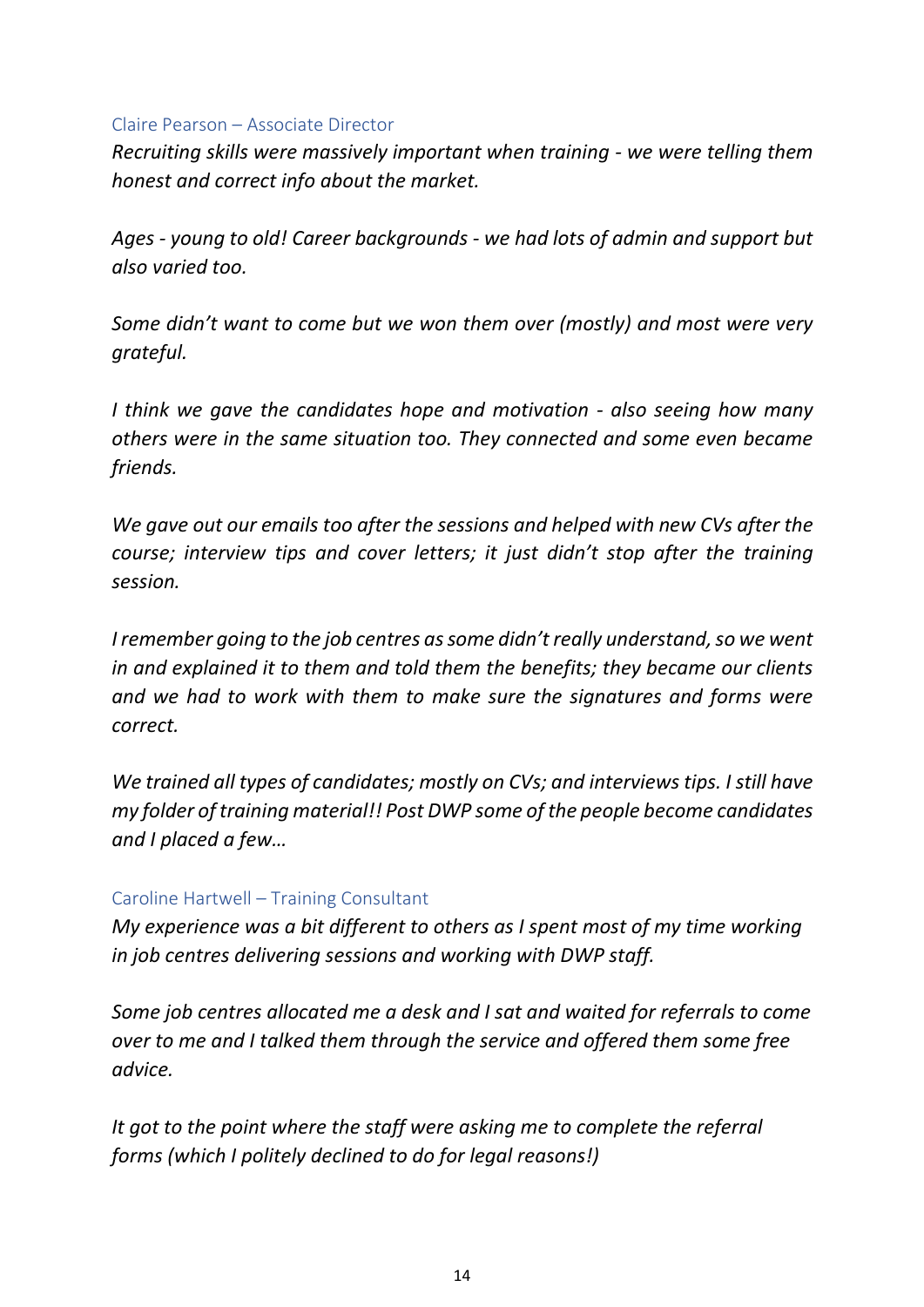*I remember that being there to explain and help was important. Job centre staff had so many other pressures and some saw this as another form to have to complete when they were already so busy.*

*We delivered sessions to all levels of employees (we even had ex-builders etc. join us) and they all found it useful in some way. We were also part of the backing young Britain campaign which we helped deliver in a couple of job centres:*

*[https://bdaily.co.uk/articles/2009/07/30/backing-young-britain-campaign](https://bdaily.co.uk/articles/2009/07/30/backing-young-britain-campaign-launched)[launched](https://bdaily.co.uk/articles/2009/07/30/backing-young-britain-campaign-launched)*

*I just remember helping so many people all around London and the job centre staff being grateful for the support.*

### <span id="page-14-0"></span>Amy Bater – Temp Consultant

*I joined GY in August 2010 when the scheme was beginning to slow down a bit. My first role was to take over the admin and handle referrals from the job centres.*

*We kept records of attendees each week, we also wrote down attendee comments from the feedback forms and sent them back to the job centres in a weekly report.*

*I remember that it was predominantly professionals who were out of practice in applying for jobs.*

*Lots of them were not used to job boards and 'modern' ways of job searching.*

*We still have all the documents on the system so could easily run these courses again at a day' s notice.*

#### <span id="page-14-1"></span>Paul Grace – Accounts & Payroll Manager

*I remember spreadsheets and lists: our spreadsheets, DWP lists (or maybe the other way around). A good vibe around the place. Because it was DWP and job centre driven - the clientele were not always grateful to be there – attendance was compulsory. But despite all of that, being constantly surprised at the wonderful feedback that kept coming back. So many desperate to have any and*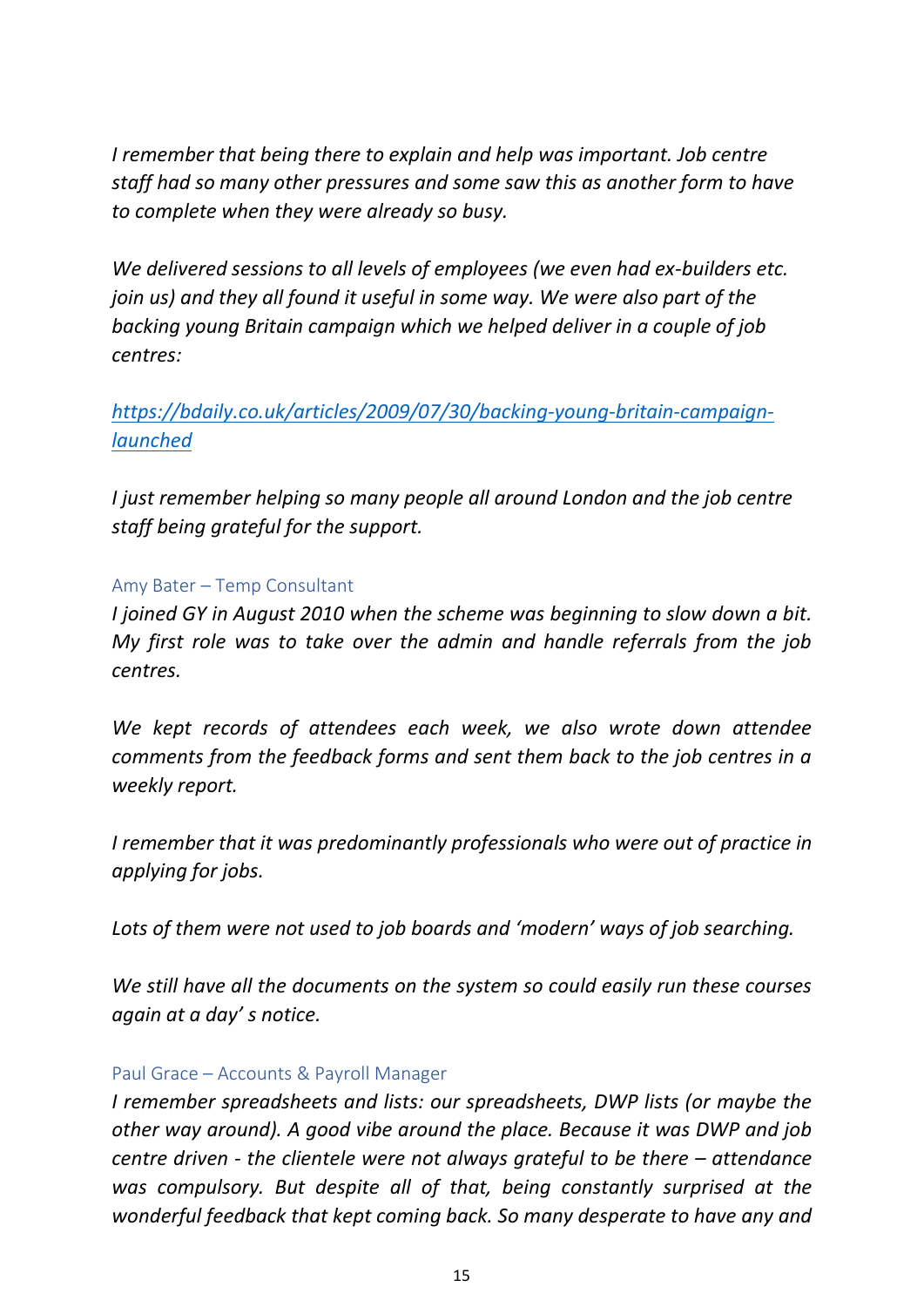*every edge in getting back to work and embracing what this half-day package gave them - hope AND practical skills.*

#### <span id="page-15-0"></span>Kay Cox - Reception

*Like Paul I remember the busy-ness of it all more than specifics – keeping precise records, getting signatures to confirm attendance, a real mix of people.*

*A few were dismissive from start to finish. Others started dismissive and changed to grateful. Lots with absolutely no idea about how to apply for a job so everything being so useful. Some just happy feeling they were doing something positive in such difficult times.*

#### <span id="page-15-1"></span>Nadia Sharif – PA to MDs

*Like Kay, I remember this being a lifeline to a lot of candidates.*

*Some attendees could have done with smartening up a bit but looking underneath all that I know many were scared about the uncertain future. But GY being GY we rose above defensive barriers and tried to help them.*

*I remember being involved in the admin side and being there to meet and greet these candidates from all backgrounds and all walks of life. The thing I remember the most is that some of the people we met were from manual jobs or jobs that GY would never recruit for and this was their first experience of a 'West End Consultancy' and 'Consultants'.*

*I remember a lot of them looking nervous and worried, being thrown in at the deep end of unemployment in a job market where it was hard to even get in front of an interviewer. I think most appreciated just being heard, being listened to and then us reaching out to them and helping them write a good CV and perform as well as they could in an interview. We definitely did that and for many I know we contributed in a small way to their future careers.*

*It would be brilliant if DWP could run a similar programme again, because 12 years on I think we would be in an even better position to help them. Having been through it the first time we have all the training material and all the experience to make it work again. I'd love for us to be able to contribute in a meaningful way and help get the economy back on its feet again.*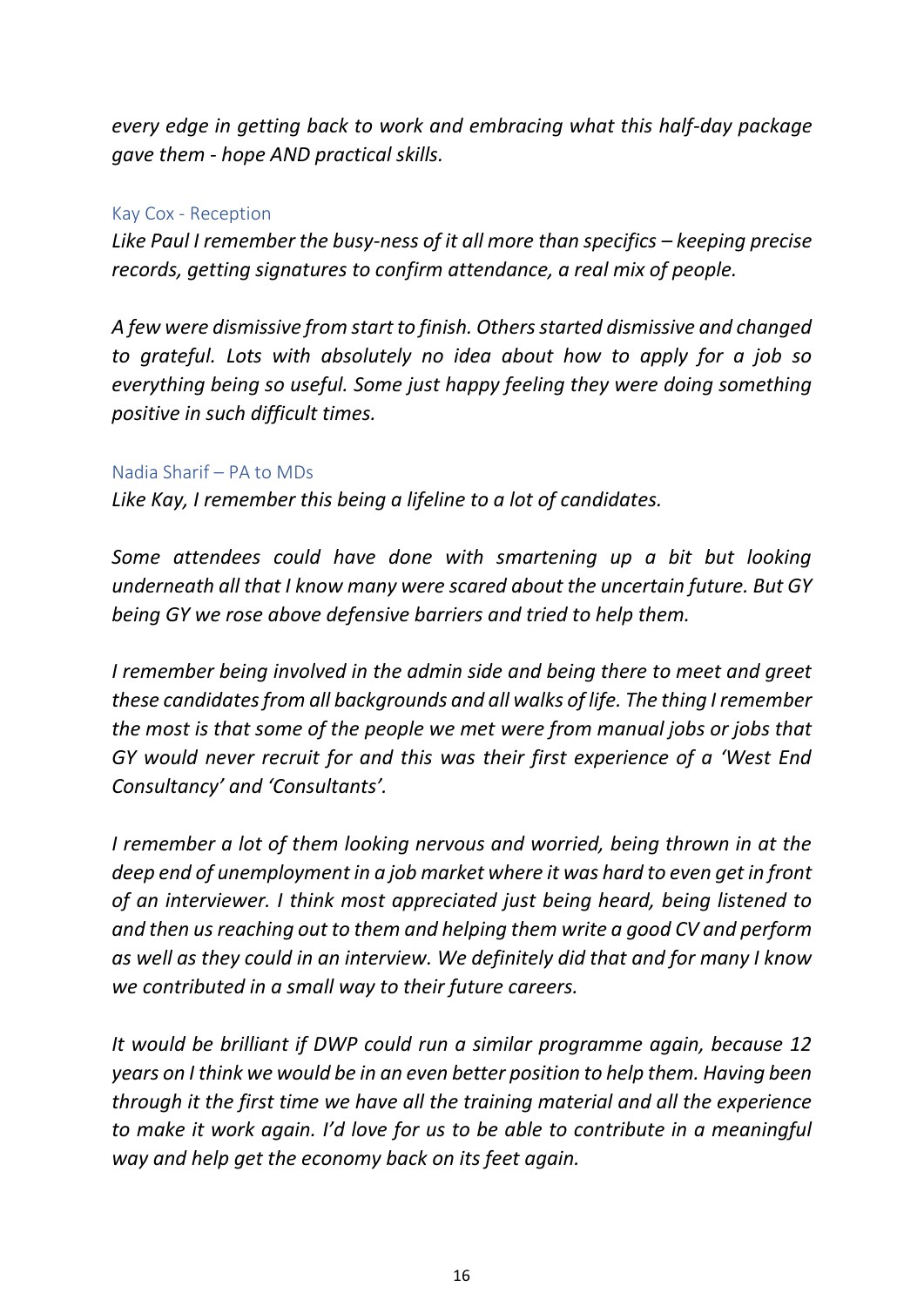<span id="page-16-0"></span>Addendum D: Pre-attendance Questionnaire 2009-11

*(This document was given to attendees to send in before their workshop, and allowed us to tailor training to individual needs.)*

### **GORDON** · YATES

**Pre-attendance Questionnaire for your Jobsearch Support Training Day** *Thanks for taking the time to fill this in. The information you provide will help ensure the session you are going to attend is individually tailored to meet your needs.*

**Name:**

**Your Current Job Status** Briefly describe your current situation:

### **Your Job Search**

What kind of work are you looking for?

How would you describe your current job search (please be specific in terms of what has happened to date)?

How are you approaching the search/or plan to approach the search?

What is working well?

What isn't working so well?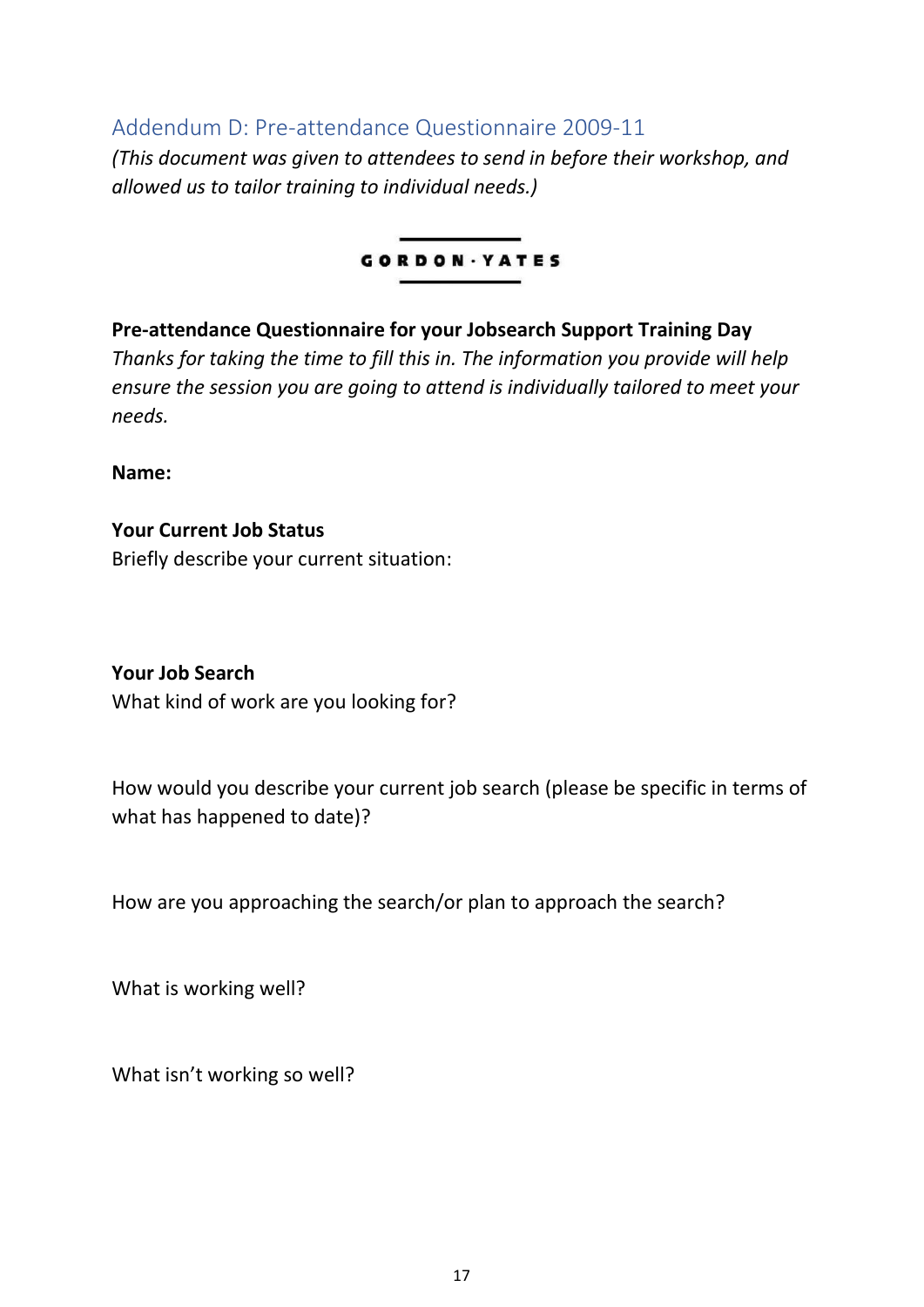### **Your session**

Typically, the sessions will include: CV advice, job search methods, the covering letter, tailoring your application towards speculative enquiries or advertising responses, the interview process and how to make yourself stand out in a competitive marketplace.

Is there anything else you would like included (we will do our best to accommodate)?

Please feel free to add anything else you think is relevant for your Career Consultant to know to help them plan for your session.

Thank you Gordon Yates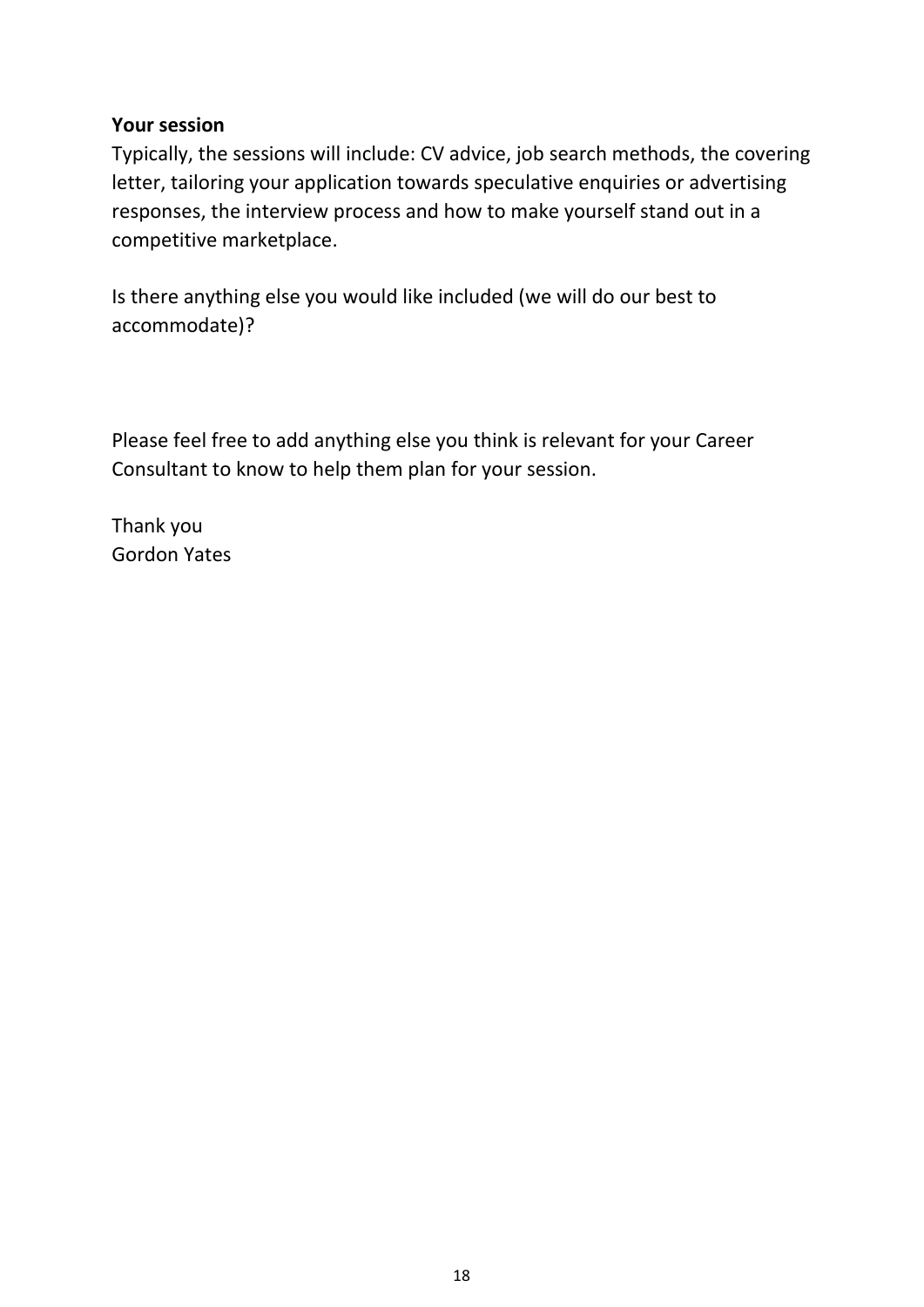# <span id="page-18-0"></span>Addendum E: GY/DWP Course Notes and Guidance for Job Centres

### **The Gordon Yates/JCP partnership**

We run two group sessions per day (morning – 9am – 12.30pm and afternoon – 2pm – 5.30pm) and each Gordon Yates Training Session includes:

- ➢ Goal setting
- ➢ Creating an effective CV
- $\geq$  How to approach the job search methods to use
- ➢ Writing a tailored 'covering letter'
- $\geq$  Speculative applications tips and techniques
- ➢ Making yourself stand out in a crowded market
- $\geq$  Types and styles of interviews
- $\geq$  Frequently asked questions
- $\geq$  Building interview confidence and assurance
- $\geq$  The follow up process how to make it work
- ➢ Personal Action Plan setting

### **Introducing the Gordon Yates team**

Please be assured of a positive efficient warm welcome EVERY time you call us with a referral.

**Simon Flockton** is your main point of contact for all JCP bookings however we all help when calls come through at once so you may also speak to:

Mairead Barden, Claire Pearson, Cara Deane, Sarah Mustafa, Caroline Hartwell, Claire Pickerill, Kyle Wagner, Heather Hardie, Lucy Wilson, Kay Cox, Nadia Sharif

#### **How we will manage your individual referrals:**

- $\geq$  You call through whilst your customer is with you and we brief your customer about the content of our training course. We also answer any questions they may have.
- $\sim$  We book them on to the course and can usually make this appointment an immediate one.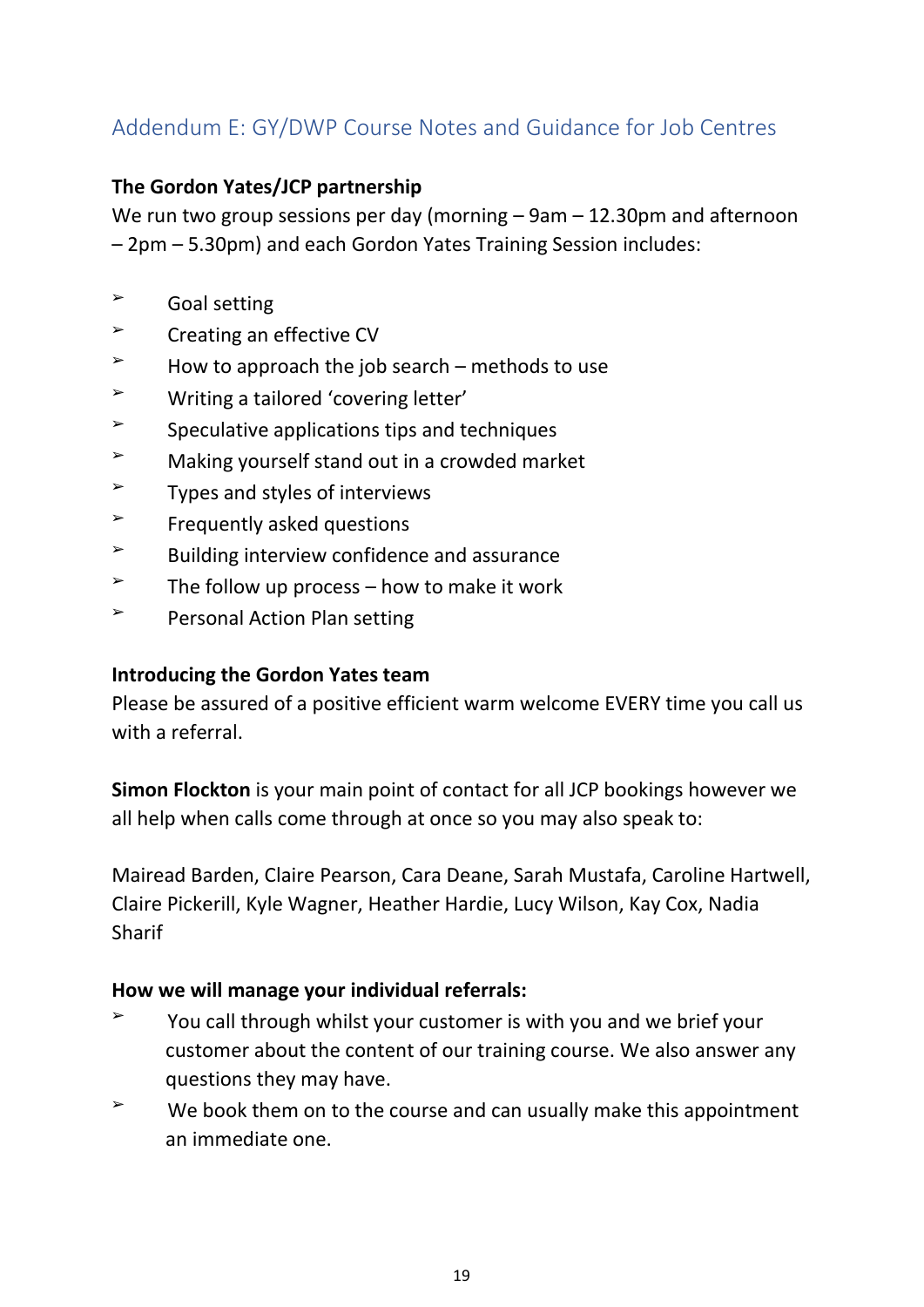- ➢ You issue the SL2 and the job seeker brings this to the training course.
- ➢ We send you the Personal Action Plan together with the SL2 copy post the training session.
- ➢ We inform you of any 'no shows' (we call them on two occasions to try and rebook before we do this).

# **Our pledge to effectively working in partnership with you:**

- $\geq$  At all times we will offer you a friendly, helpful and efficient service.
- $\geq$  We will regularly keep in touch and supply any information you require.
- ➢ On-site training can be organised at your convenience.
- ➢ We will 'pop in' and see you to express our individual thanks for your referrals.